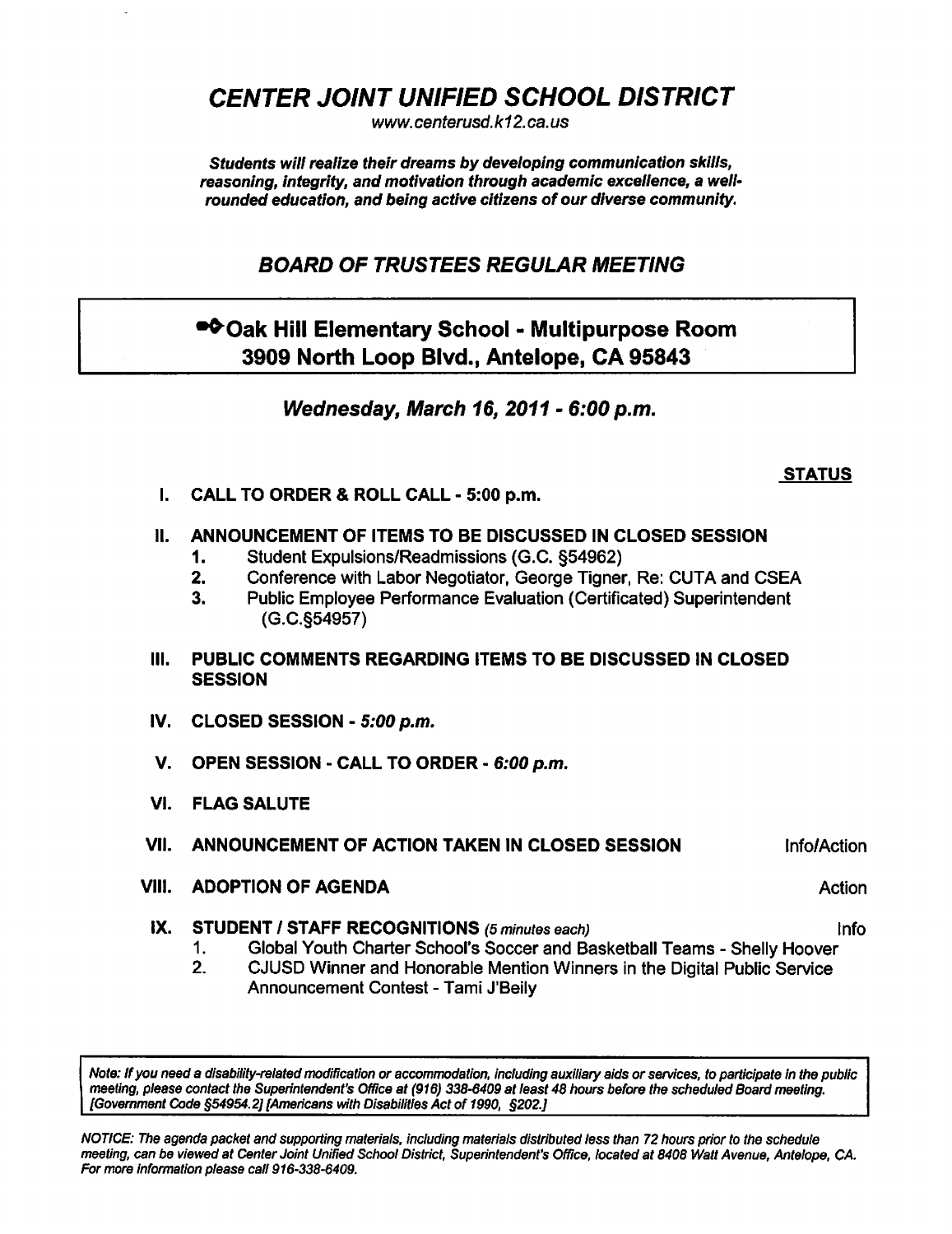| Х.                                            | STUDENT BOARD REPRESENTATIVE REPORTS (3 minutes each)<br>Center High School - Anthony Mendoza<br>1.<br>McClellan High School - Que Shawn Horton<br>2.<br>Antelope View Charter School - Raymond Houston<br>3.<br>Global Youth Charter School - Oscar Gonzalez<br>4.                                                                                                                                                                                                                                                                                                                                                                             | Info                                        |  |
|-----------------------------------------------|-------------------------------------------------------------------------------------------------------------------------------------------------------------------------------------------------------------------------------------------------------------------------------------------------------------------------------------------------------------------------------------------------------------------------------------------------------------------------------------------------------------------------------------------------------------------------------------------------------------------------------------------------|---------------------------------------------|--|
| XI.                                           | <b>ORGANIZATION REPORTS (3 minutes each)</b><br><b>CUTA - Heather Woods, President</b><br>1.<br>2.<br><b>CSEA - Marie Huggins, President</b>                                                                                                                                                                                                                                                                                                                                                                                                                                                                                                    | <b>Info</b>                                 |  |
| XII.<br>Curriculum                            | REPORTS/PRESENTATIONS (8 minutes each)<br><b>CFW Foundation Scholarship Presentation</b><br>1.                                                                                                                                                                                                                                                                                                                                                                                                                                                                                                                                                  | Info                                        |  |
| XIII.                                         | <b>COMMENTS FROM THE AUDIENCE REGARDING ITEMS NOT ON</b><br><b>THE AGENDA</b><br>Anyone may address the Board regarding any item that is within the Board's subject matter<br>jurisdiction. However, the Board may not discuss or take action on any item which is not on<br>this agenda except as authorized by Government Code Section 5495.2. A speaker shall be<br>limited to 3 minutes (Board Policy 9323). All public comments on items listed on this<br>agenda will be heard at the time the Board is discussing that item.                                                                                                             | <b>Public</b><br><b>Comments</b><br>Invited |  |
| XIV.                                          | <b>BOARD / SUPERINTENDENT REPORTS (10 minutes)</b>                                                                                                                                                                                                                                                                                                                                                                                                                                                                                                                                                                                              | <b>Info</b>                                 |  |
| XV.                                           | Action<br><b>CONSENT AGENDA (5 minutes)</b><br>NOTE: The Board will be asked to approve all of the following items by a single vote, unless any<br>member of the Board asks that an item be removed from the consent agenda and considered and<br>discussed separately.                                                                                                                                                                                                                                                                                                                                                                         |                                             |  |
| Curriculum                                    | Approve 2010/2011 Master Contracts:<br>1.<br><b>Jillian King</b>                                                                                                                                                                                                                                                                                                                                                                                                                                                                                                                                                                                |                                             |  |
| Ţ<br>Facilities & Op.<br>1<br><b>Business</b> | 2.<br>Approve 2010/2011 Individual Service Agreements:<br>2010/11-126<br>Jillian King (Speech)<br>Approve Field Trip to River Cats Game at Raley Field - Riles<br>3.<br>Approve Attendance at FBLA State Officer Meeting - CHS<br>4.<br>5.<br>Approve AP US History Trip to Disney World in Orlando, Florida - CHS<br>Approve Safe School and Emergency Preparedness Plan - Riles<br>6.<br>7.<br>Approve Disposal of Surplus Equipment: Hobart Gas Kitchen Stove<br>8.<br>Approve Donations of Lumber from Stimson Lumber Company<br>9.<br>Approve Payroll Orders: July - February 2011<br>10.<br>Approve Supplemental Agenda (Vendor Warrants) |                                             |  |
| XVI.                                          | <b>INFORMATION ITEMS</b>                                                                                                                                                                                                                                                                                                                                                                                                                                                                                                                                                                                                                        | <b>Info</b>                                 |  |
| Curriculum                                    | Global Youth Charter Graduation to be held Friday, May 27, 2011 at 6:00 p.m.<br>1.<br>2.<br>Workshop: "Supporting the Transition of California's Common Core State<br>Standards" - 20 participants (Riles)                                                                                                                                                                                                                                                                                                                                                                                                                                      |                                             |  |
| Facilities & Op.                              | Workshop: "Contracts Half Day Workshop" - C. Deason (O&F)<br>3.                                                                                                                                                                                                                                                                                                                                                                                                                                                                                                                                                                                 |                                             |  |
| XVII.<br>Governance                           | <b>BUSINESS ITEMS</b><br>Resolution #9/2010-11: Resolution to Support Placing a<br>A.<br><b>Revenue Extension Measure on the Ballot</b>                                                                                                                                                                                                                                                                                                                                                                                                                                                                                                         | Discussion/Action                           |  |
| Personnel                                     | В.<br>Resolution #6/2010-11: Layoff For Lack of Work or Lack of Funds<br>This resolution is a result of lack of funds/lack of work. Per Article XVII<br>of the CSEA/CUSD Agreement, affected employees will be sent notice<br>of layoff no less than forty-five (45) calendar days prior to the effective<br>layoff date.                                                                                                                                                                                                                                                                                                                       | Action                                      |  |